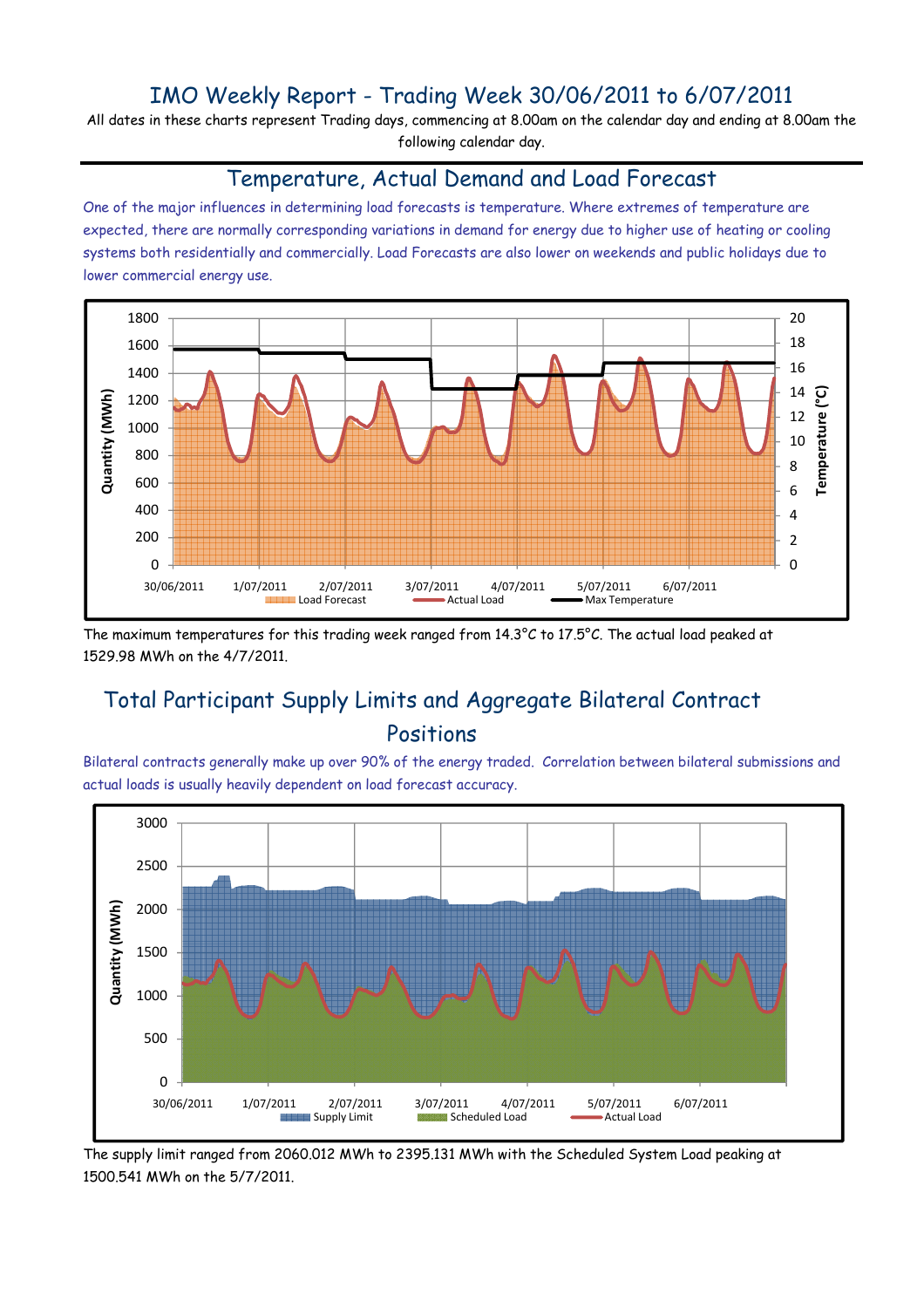### Net Balancing Market Trades

Bilateral contracts and STEM trading are generally based on the forecast energy requirements of Participants. When the forecast requirements are higher or lower than the actual requirements for a day, this Market energy must be bought and sold in the balancing mechanism. This graph shows the estimated net balancing trades.



The majority of the balancing activity this week occurred within Balancing Supply. The maximum balancing demand for the week reached 98.378 MWh on the 3/7/2011. The maximum balancing supply for the week reached -342.685 MWh on the 5/7/2011.

# Total Traded Energy

This chart represents a comparison between the total net energy that is traded in Bilateral Contracts, the STEM and the balancing mechanism. Balancing Supply represents cases in which the total contract position is greater than the demand and customers must supply energy back to balancing. Balancing Demand represents cases in which the total contract position is less than the demand and customers must purchase energy from balancing.



Total balancing supply equalled -26905.56 MWh whereas total balancing demand equalled 1434.7 MWh. The Total STEM Traded quantity was 17392.248 MWh, with the STEM Clearing Quantity ranging between 5.705 MWh and 121.724 MWh.